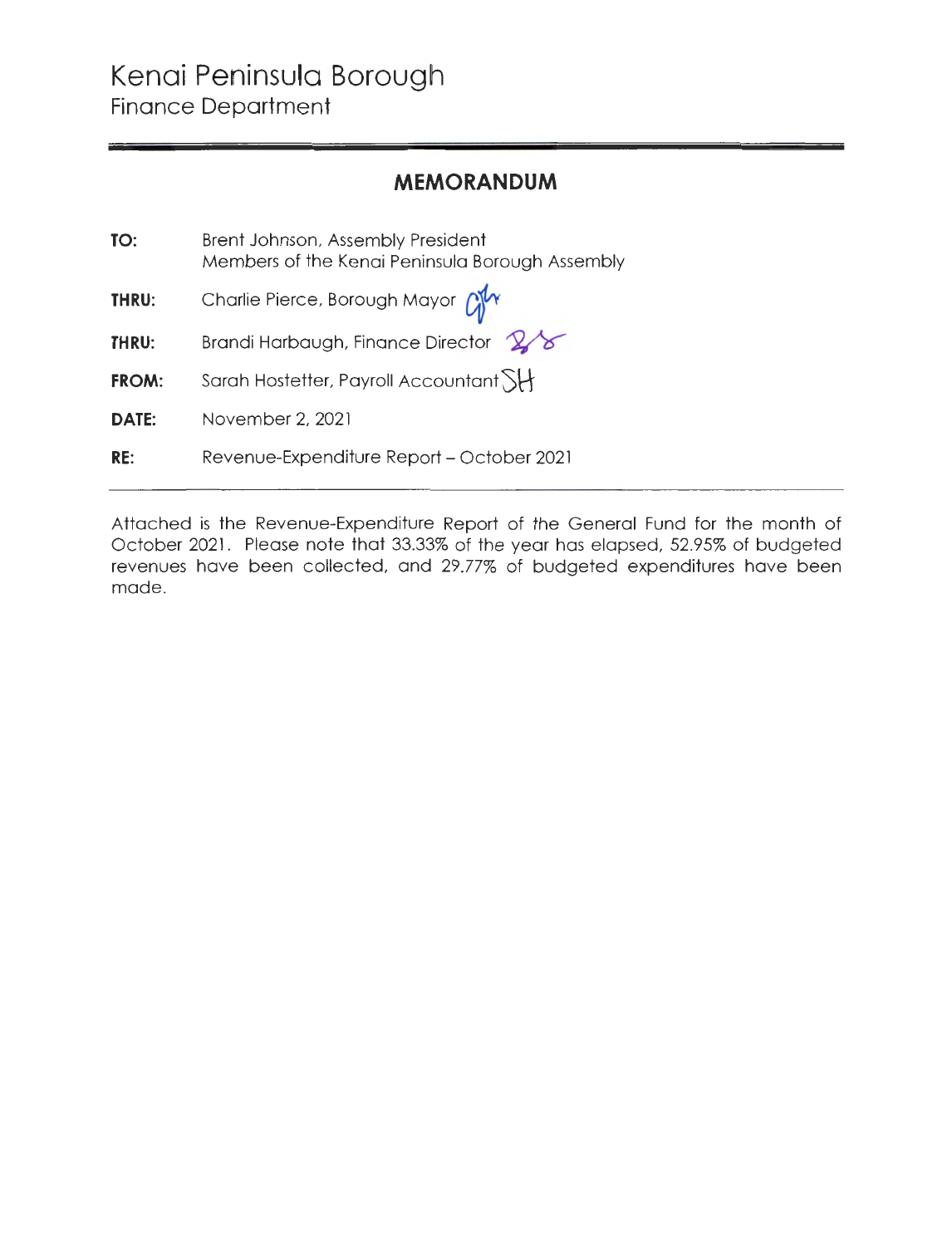## **KENAI PENINSULA BOROUGH**  Revenue Report For the Period October 1 through October 31, 2021

|                                     |                                 |                  |            |                | <b>YEAR</b>     |    | <b>MONTH</b>             |    |                 |           |
|-------------------------------------|---------------------------------|------------------|------------|----------------|-----------------|----|--------------------------|----|-----------------|-----------|
| <b>ACCOUNT</b>                      |                                 | <b>ESTIMATED</b> |            | <b>TO DATE</b> |                 |    | TO DATE                  |    |                 | %         |
| <b>DESCRIPTION</b><br><b>NUMBER</b> |                                 | <b>REVENUE</b>   |            |                | <b>RECEIPTS</b> |    | <b>RECEIPTS</b>          |    | <b>VARIANCE</b> | COLLECTED |
|                                     |                                 |                  |            |                |                 |    |                          |    |                 |           |
| 31100                               | Real Property Tax               | S.               | 31,078,028 | S              | 23,618,973      | £. | 6,558,947                | S. | (7,459,055)     | 76.00%    |
| 31200                               | Personal Property Tax           |                  | 1,928,769  |                | 1,711,344       |    | 675,071                  |    | (217, 425)      | 88.73%    |
| 31300                               | Oil Tax                         |                  | 6,680,655  |                | 6,677,877       |    |                          |    | (2,778)         | 99.96%    |
| 31400                               | Motor Vehicle Tax               |                  | 642,580    |                | 69,091          |    | 30,469                   |    | (573, 489)      | 10.75%    |
| 31510                               | Property Tax Penalty & Interest |                  | 697,431    |                | 89,969          |    | 56,640                   |    | (607, 462)      | 12.90%    |
| 31610                               | Sales Tax                       |                  | 30,709,937 |                | 9,222,287       |    | 5,331,224                |    | (21, 487, 650)  | 30.03%    |
| 33110                               | In Lieu Property Tax            |                  | 3,100,000  |                |                 |    |                          |    | (3,100,000)     | $0.00\%$  |
| 33117                               | Other Federal Revenue           |                  | 160,000    |                |                 |    |                          |    | (160,000)       | 0.00%     |
| 33220                               | <b>Forestry Receipts</b>        |                  | 500,000    |                |                 |    |                          |    | (500,000)       | 0.00%     |
| 34110                               | School Debt Reimbursement       |                  | 1,277,544  |                |                 |    | $\overline{\phantom{0}}$ |    | (1, 277, 544)   | 0.00%     |
| 34221                               | Electricity & Phone Revenue     |                  | 155,000    |                |                 |    | a.                       |    | (155,000)       | 0.00%     |
| 34222                               | Fish Tax Revenue Sharing        |                  | 500,000    |                | 1,323           |    |                          |    | (498, 677)      | 0.26%     |
| 34210                               | Revenue Sharing                 |                  | 300,000    |                |                 |    |                          |    | (300,000)       | 0.00%     |
| 37350                               | Interest on Investments         |                  | 289,673    |                | 173,900         |    | 16,784                   |    | (115,773)       | 60.03%    |
| 39000                               | Other Local Revenue             |                  | 279,791    |                | 127,261         |    | 43,563                   |    | (152, 530)      | 45.48%    |
| 290                                 | Solid Waste                     |                  | 802,000    |                | 195,261         |    | 2,241                    |    | (606,739)       | 24.35%    |
|                                     |                                 |                  |            |                |                 |    |                          |    |                 |           |
| <b>Total Revenues</b>               |                                 |                  | 79,101,408 | S              | 41,887,286      | \$ | 12,714,938               | s. | (37, 214, 122)  | 52.95%    |